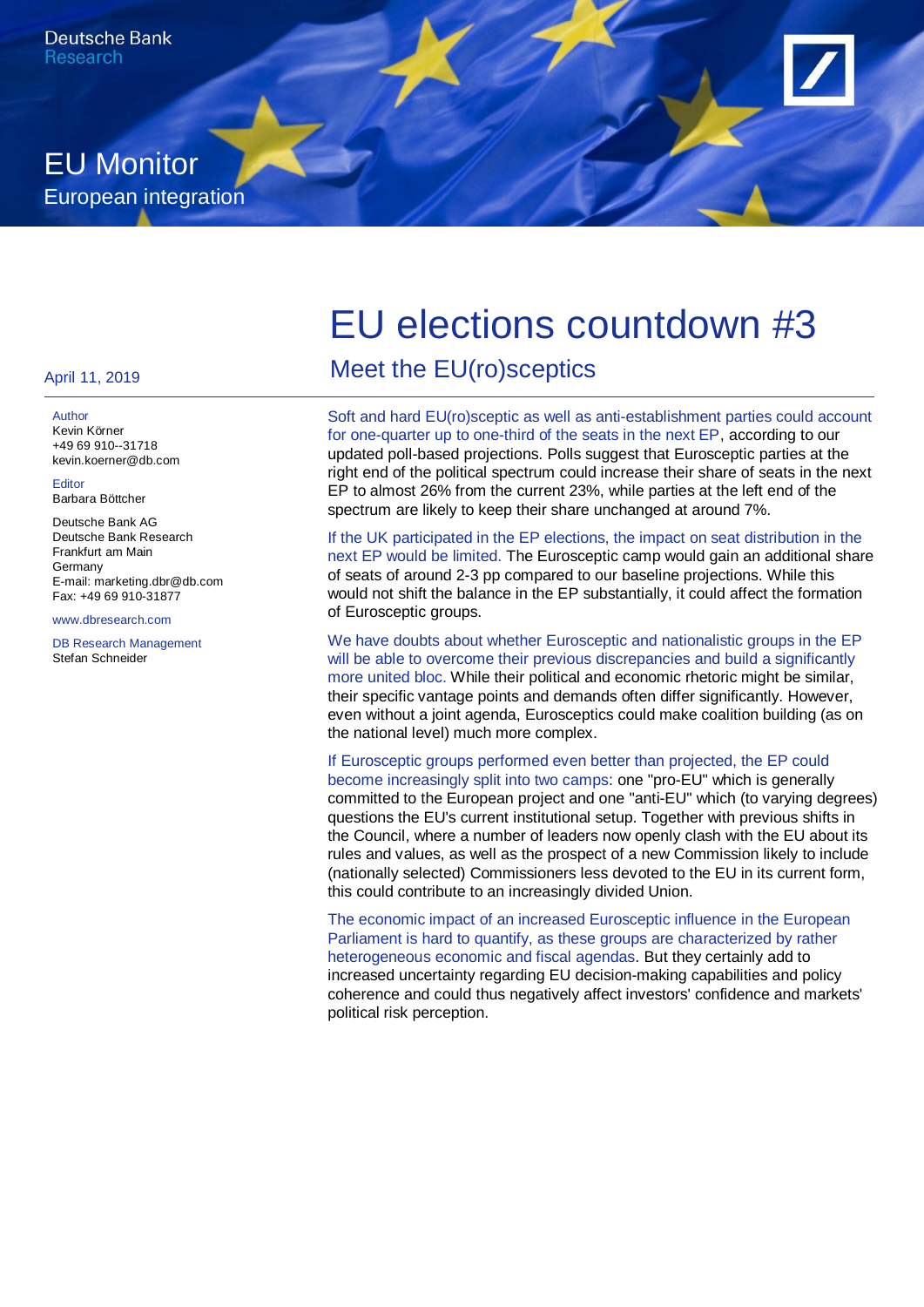



Note: DB projections of the potential distribution of seats in the next European Parliament based on current national polls (without UK).

\* En Marche and new parties (e.g. the Spanish far-right VOX) are not included in the current parliament; we included M5S among "New", as it announced to leave EFDD and form a new group after the EP elections.

Sources: Deutsche Bank Research est., based on PollofPolls.eu data, European Parliament

Potential wins and losses in the next EP (share of seats, percentage points)  $\boxed{2}$ 

+/- share of seats compared to current EP, pp



Note: DB projections of the potential distribution of seats in the next European Parliament based on current national polls (without UK).

\* En Marche and new parties (e.g. the Spanish far-right VOX) are not included in the current parliament; we included M5S among "New", as it announced to leave EFDD and form a new group after the EP elections.

Sources: Deutsche Bank Research est., based on PollofPolls.eu data, European Parliament

## Meet the EU(ro)-sceptics

Less than 50 days to the [European Parliament elections](https://www.dbresearch.com/PROD/RPS_EN-PROD/PROD0000000000480268/European_Parliament_elections_2019%3A_The_next_%E2%80%9Cbatt.pdf) and things are getting more heated by the day. In our third elections countdown note, we focus on one of the main questions surrounding the elections - the rise of anti-European parties. Who are they, how many and what will be their influence in the next EP? What drives them and what motivates their voters?

As our updated projections show, the elections remain surrounded by a high degree of uncertainty. Right-wing anti-EU and EU-sceptic parties could reach more than one-quarter of the seats, according to our poll-based projections. If one adds softly Eurosceptic and anti-establishment parties on the far left, their share could rise to one-third. This means that a broader consensus across the centrist political groups would be necessary for constructive policymaking in the next EP.

The rise of Eurosceptics also shows that the traditional political left-right spectrum as well as the geographical North-South and East-West axes appear to become increasingly replaced by a divide between pro- and anti-EU forces.

The outcome of the May EP elections could demonstrate how deep this schism has become. If Eurosceptic groups perform even better than projected, the EP could become increasingly split into two camps: one "pro-EU" which is generally committed to the European project and one "anti-EU" which (to varying degrees) questions the EU's current institutional setup. Together with previous shifts in the Council, where a number of leaders now openly clash with the EU about its rules and values, as well as the prospect of a new Commission likely to include (nationally selected) Commissioners less devoted to the EU in its current form, this could contribute to an increasingly divided Union (see also our [EU elections](https://www.dbresearch.com/PROD/RPS_EN-PROD/PROD0000000000488232/EU_elections_countdown_%232%3A_Tough_race_to_the_top_o.PDF) [countdown #2\).](https://www.dbresearch.com/PROD/RPS_EN-PROD/PROD0000000000488232/EU_elections_countdown_%232%3A_Tough_race_to_the_top_o.PDF)

#### Projections update – EFDD likely to lose group status

Our updated poll-based projections show some significant changes compared to our estimations from early February:

The Eurosceptic EFDD is set to lose its group status as several of its members, including the Italian Five Star Movement, announced to seek new alliances after the May elections.<sup>[1](#page-1-0)</sup> Its share of seats is now expected to drop by more than twothirds (3.9 percentage points), compared to our previous projection of a slight increase of 0.5 pp (see Charts 1 and 2). The expected loss of seats for the S&D and EPP compared to the current EP increases slightly to  $-6.5$  pp ( $\Delta$  $-0.4$  pp) and -3.8 pp ( $\Delta$  -0.5 pp), respectively. The expected wins of En Marche, Greens, and United Left remain unchanged, while ALDE's share is now projected to grow by 2.2 pp  $(\Delta +1.2 \text{ pp})$ . ENF extends its lead to 3.7 pp  $(\Delta +0.4 \text{ pp})$ . Based on current polls, new parties are expected to win 7.2 pp in the next EP (now including M5S and the Spanish VOX), while currently non-affiliated parties could slightly reduce their share by 0.4 pp.

As in previous projections, EPP and S&D are anticipated to remain the largest factions in the next EP, followed by ALDE and the ENF. The ECR rises one rank to #5 at the expense of the United Left. The EFDD becomes the smallest group behind French President Macron's En Marche.

<span id="page-1-0"></span><sup>&</sup>lt;sup>1</sup> [Politico \(February 15\).](https://www.politico.eu/article/italys-5stars-launch-new-group-in-european-parliament/)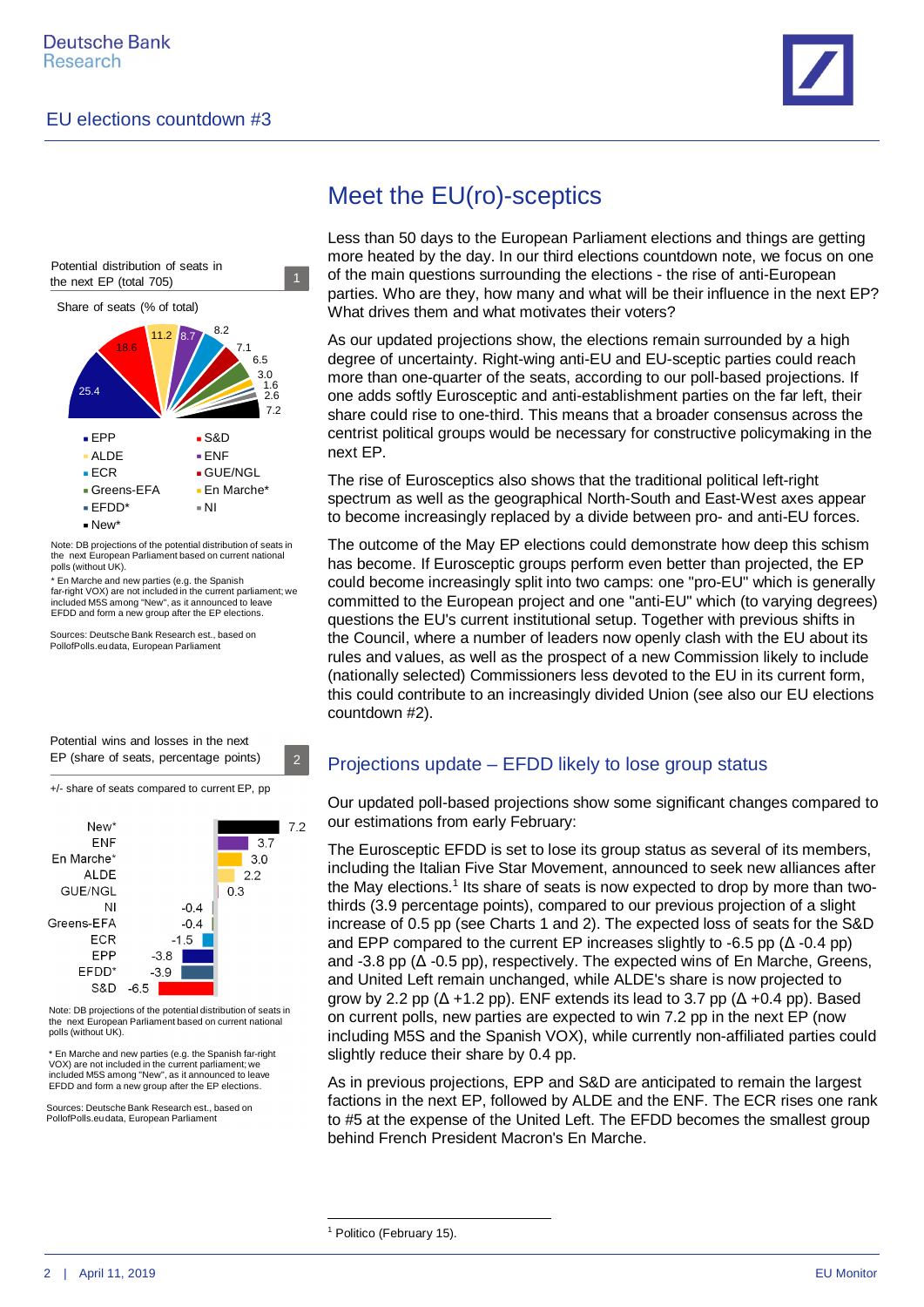

Political groups in the current European Parliament 3

EPP - European People's Party (Christian Democrats)

S&D - Socialists and Democrats

ECR - European Conservatives and Reformists

ALDE - Liberals and Democrats for Europe

GUE/NGL - United Left/ Nordic Green

Greens/EFA - Greens/ European Free Alliance

EFDD - Europe of Freedom and Direct **Democracy** 

ENF - Europe of Nations and Freedom

NI - Non-Inscrits (not member of an EP group) Source: European Parliament

| $EU(ro)$ sceptics in the next $EP - ENF$ |                  |     | 4   |
|------------------------------------------|------------------|-----|-----|
| # member countries: 7<br># MEPs: 61      | 0%               | 25% | 50% |
| Lega (IT)                                |                  |     | 28  |
| RN (FR)                                  |                  | 21  |     |
| FPÖ (AT)                                 | - 5              |     |     |
| Sme Rodina (SK)                          | - 2 i            |     |     |
| PVV (NL)                                 | $\blacksquare$ 2 |     |     |
| SPD (CZ)                                 | ∎ 2              |     |     |
| VB (BE)                                  |                  |     |     |
|                                          |                  | 20  | 40  |
| ■ Projected seats in next EP (low)       |                  |     |     |
| GNational election polls, % (up)         |                  |     |     |

Note: DB projections based on current national polls; group composition based on current information (without UK).

Sources: Deutsche Bank Research est., based on PollofPolls.eu data, European Parliament

#### There is a lot of talk about a rise of anti-EU populism in Europe, but who are these groups and parties actually?

Eurosceptic and anti-EU parties are not a homogenous group and there is no clear-cut classification. They are mainly at the far-right and far-left fringes of the political spectrum, but can also be found among centrist parties. Often, they follow a pronounced populist agenda, i.e. by offering simplified and emotionally appealing answers to complex political realities. But they are certainly not the only ones using populist rhetoric and drawing a clear line can therefore be a difficult task.

What Eurosceptic populists often do have in common is their claim to know and represent "the people", where "people" might not necessarily refer to the full or even the majority of the electorate. They see themselves as voice of "the people" against a disaffected and corrupt national and European political "elite" or "establishment" of mainstream parties (to which they claim not to belong).<sup>[2](#page-2-0)</sup>

Usually, Eurosceptics also present themselves as defenders of national interests against a "Brussels bubble" of European institutions and bureaucracy. Right-wing Eurosceptics and anti-European parties usually focus on topics such as traditional values, identity, national sovereignty, nationalism and immigration, while left-wing groups commonly have a stronger focus on economic topics such as austerity measures, income inequality, globalization and trade (even though many started to adapt more anti-migrant rhetoric in recent years as well).<sup>[3](#page-2-1)</sup>

Eurosceptic and anti-European parties can be found across the EU, even though there are substantial differences in their national influence and voters' support. Generally, one can observe an increasing appeal among these groups to parts of the European electorate over the last years, in particular since the 2009/8 financial crisis and 2015 migrant crisis.

In the European Parliament, Eurosceptic and anti-Europeans are mainly organized in four out of the currently eight transnational groups or party families:

- The far-right, nationalist, anti-migration and often outright anti-European Europe of Nationals and Freedom (ENF). The ENF includes Marine Le Pen's "National Rally" (formerly "National Front") from France, Matteo Salvini's Italian "Lega", Austria's FPÖ and the Netherland's Party for Freedom.
- The anti-establishment, partly far-right and hard Eurosceptic Europe of Freedom and Direct Democracy (EFDD). EFDD includes the Germany's "Alternative für Deutschland" (AfD). Its currently largest member, the British UKIP will drop out after Brexit while the Italian Five Star Movement announced to found a new alliance in the next EP.
- The Eurosceptic and anti-federalist European Conservatives and Reformists (ECR), which has moved more to the right by including the Nordic right-wing parties. After Brexit, the group will lose the British Tories which have secured a somewhat pragmatic policy approach in the ECR. Its largest member will become the Polish PiS, which struggles with Brussels over the country's breaches of European rule of law.
- The far-left European United Left–Nordic Green Left (GUE/NGL) which comprises socialist, communist and anti-establishment but also Eurosceptic parties. They include the German Linke, Spanish Podemos but also the moderately Eurosceptic "La France Insoumise" and Greek Syriza.

<span id="page-2-1"></span><span id="page-2-0"></span><sup>2</sup> [See also Böttcher, Barbara, and Patricia Wruuck \(2017\). Who is afraid of populists?](https://research.db.com/Research/Article?rid=0900b8c08c90f7de&kid=RP0001) EU Monitor. 3 See also [Meijers, M.J. \(2017\). Radical Right and Radical Left Euroscepticism. A Dynamic](https://www.delorsinstitut.de/2015/wp-content/uploads/2017/04/20170407_Euroscepticism-Meijers.pdf) Phenomenon. Jaques Delors Institut Berlin.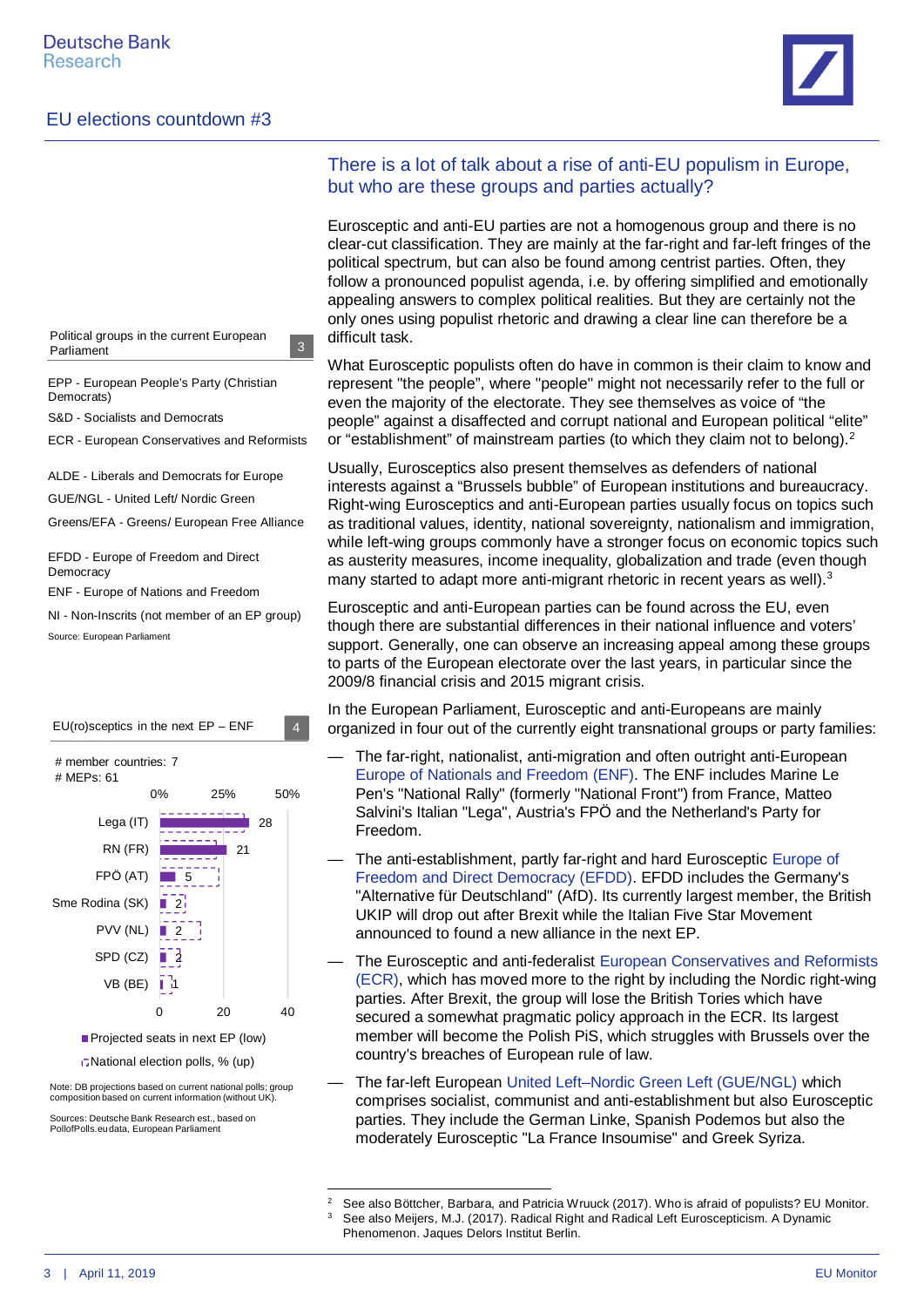



National election polls, % (up) Note: DB projections based on current national polls; group

Sources: Deutsche Bank Research est., based on PollofPolls.eu data, European Parliament composition based on current information (without UK).







Note: DB projections based on current national polls; group composition based on current information (without UK). Under our baseline assumptions, EFDD would not fulfill the minimum requirements to form a group in the next EP (25 MEPs from 7 member countries). The group's previously largest member, UKIP (now divided in UKIP and Brexit Party) is assumed to leave before the May elections; the Italian "Five Star Movement" (M5S) announced to form a new group after the elections; the French "Debout la France" (DLF) to join ECR.

Sources: Deutsche Bank Research est., based on PollofPolls.eu data, European Parliament

Fidesz of Hungary's PM Viktor Orbán is certainly the most prominent Eurosceptic party among the generally pro-European and centrist EPP, and its group membership has recently been suspended over continuous anti-EU rhetoric and breaches of EU law. Some (radical or extremist) anti-European MEPs and national parties do not belong to any group and therefore sit in the European Parliament as non-aligned members or "Non-Inscrits" (such as the Hungarian Jobbik, German NPD or Greek Golden Dawn).

## In which EU countries and regions (and why so) are anti-EU groups the strongest?

Even though Eurosceptic and anti-EU groups can be found across the EU they are much more established in some countries compared to others. Euroscepticism is not limited to specific geographic regions and can be found among old EU members as well as new ones. It can be observed among EU countries with very different historical experiences, socioeconomic conditions and demographic structures. Most European party systems in the EU include at least one right-wing or left-wing populist Eurosceptic party. While in most EU countries they are still mainly found in the political opposition (such as in France, Germany and Spain), in recent year the share of member countries with Eurosceptic governments (or partners in government coalition) has increased substantially, including Hungary, Poland, Austria and Denmark, Finland and since last year Italy.

When it comes to voters' share, Hungary's Fidesz (50%) and Poland's PiS party (41%) perform particularly strong (see Charts 4-8), followed by Italy's Lega (33%). Together with M5S (22%), the Italian government coalition is supported by more than half of the Italian electorate. Greek PM Alexis Tsipra's Syriza or "Coalition of the Radical Left" stands at 26% of votes in recent polls. Heinz-Christian Strache's FPÖ in Austria, which is part of a government coalition with the conservative ÖVP of Sebastian Kurz, is supported by around 23% of the voters. Le Pen's French National Rally (22%) is in neck-and-neck with President Macron "En Marche" in the race for the national pole position. The "Sweden Democrats" stand at 19% while the German "Alternative für Deutschland" (AfD) is a latecomer among the Eurosceptic parties. Its voters' share has shrunk over the recent months from a peak of 15-16% to currently around 10%-13%.<sup>[4](#page-3-0)</sup> Also the appeal of Geert Wilder's PVV to voters in the Netherlands has dropped to 8%.

While the rise of Eurosceptic populism over the recent years is not fully understood, there seem to be common as well as country-specific drivers but also resiliencies. Far-leftist parties play a minor role in most former Warsaw Pact EU member states. And regarding right-wing populism, Greece, Portugal and Spain demonstrated a significant resilience, which is often explained by the experience of right-wing totalitarianism until the late 20th century. However, this experience seems to have faded out over the recent years, illustrated by the rise of the extreme rightist Golden Dawn in Greece (currently 8% in polls) and more recently the right-wing populist VOX (13%) in Spain.

<span id="page-3-0"></span><sup>4</sup> Different results for European Parliament (10%) and national polls (13%).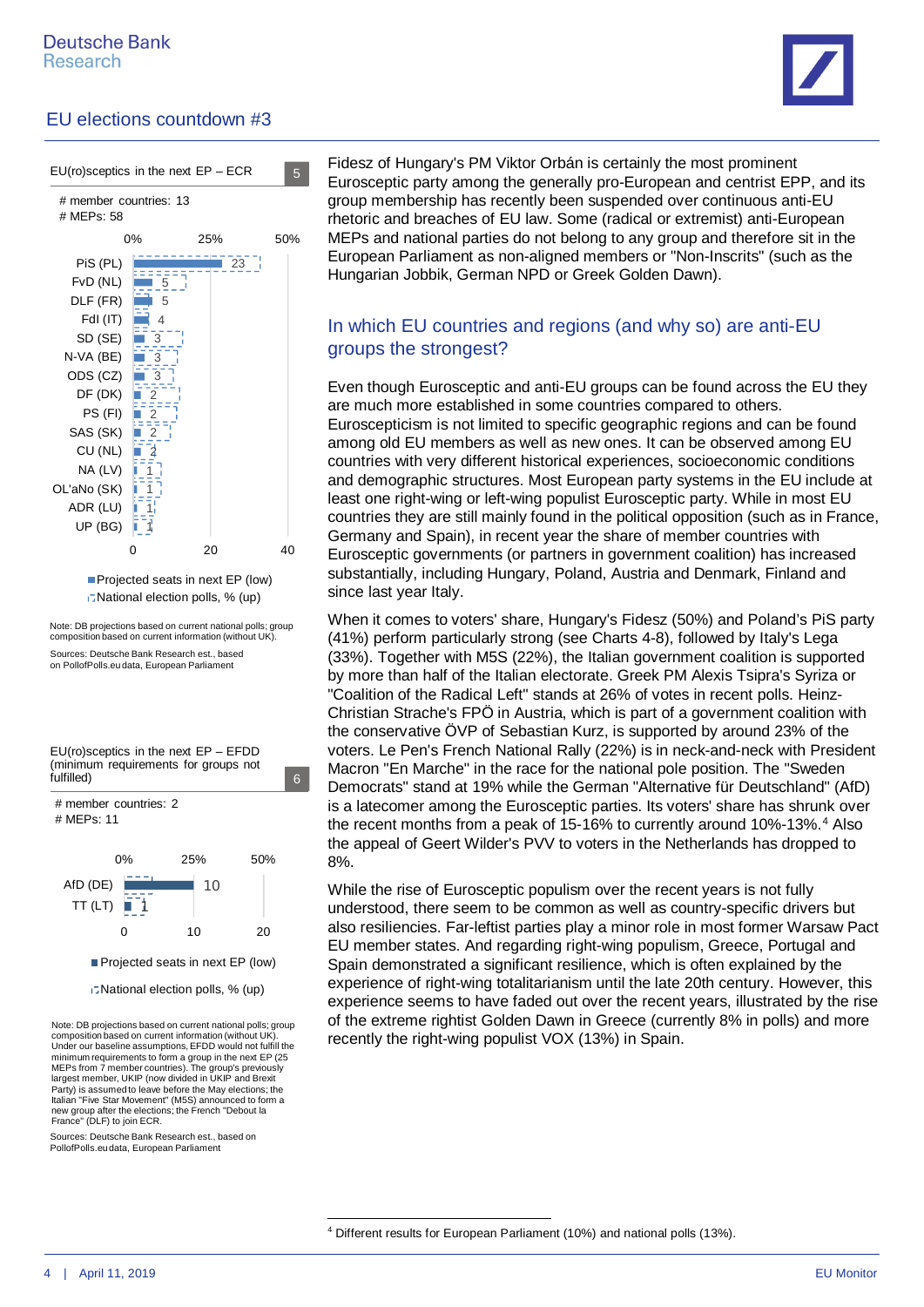

1 1 1 1 1 1 1  $\frac{1}{2}$  $\frac{1}{2}$ 2  $\overline{2}$  $\overline{2}$  $\overline{2}$ 2 2 6 7 7 0% 25% 50% 0 20 40 Tier (DE) FmEU (DK) Enhl. (DK) Ind (IE) PvdD (NL) The Left (SI) vas. (FI) SP (NL) KSČM (CZ) BE (PT) V (SE) PCP-P (PT) PTB/PVDA (BE) SF (IE) AKEL (CY) Linke (DE) FI (FR) Podemos (ES) Projected seats in next EP (low) National election polls, % (up) # member countries: 14 # MEPs: 50 (Soft) EU(ro)sceptics in the next EP – GUE/NGL 7 Note: DB projections based on current national polls; group composition based on current information (without UK).

Sources: Deutsche Bank Research est., based on PollofPolls.eu data, European Parliament

#### What do the EU(ro) sceptics stand for (or against)?

"Soft" and "hard" Eurosceptic parties are often distinguished even though the grades of distinction are disputed. In a simplified form, "soft" Euroscepticism can be considered as generally agreeing with the European framework of institutions and EU membership while calling for reforms of aspects of it (e.g. re-transfer more sovereignty to the national level). Hard Euroscepticism usually questions EU integration and membership per se and includes calls to leave the EU as a whole. However, often parties do not clearly fall in one of the groups and there can be a smooth transition.

Also within the Eurosceptic groups in the European Parliament, parties differ in their degree of anti-European rhetoric and policy agenda. If one tries to categorize them broadly, hard Euroscepticism calls for leaving the EU can be found mainly in the ENF and EFDD, while Euroscepticism found among parties in the ECR tends mostly to the "soft" or moderate side, with notable exceptions such as the Sweden Democrats in the ECR. GUE/NGL is not a generally Eurosceptic group but soft Eurosceptic positions can be found among some members, such as the Greek Syriza.

What is important: several hard Eurosceptic parties have softened their rhetoric and adjusted their narrative recently. They no longer advocate their countries' departure from the EU but rather question the EU's institutional setup. They frequently call for "taking back" control as a nation state in certain policy areas, in particular related to topics such as migration and economic policy and to defend what they consider the "true Europe" against a Brussels-centered bureaucracy. Instead of leaving the EU, Le Pen's National Rally in France now talks about a "reformed EU", while for the German AfD, "DEXIT" is not a core demand but an option "of last resort" if desired reforms fail.<sup>[5](#page-4-0)</sup> This might reflect a lack of support for radical steps among their domestic electorates, which in most European countries by a majority support EU membership, and also be an attempt to approach more moderate voters. It certainly also reflects the cautionary tale of the UK's Brexit experience. Eurosceptic parties that manage to enter government also seem to soften their stance on an EU exit rather quickly, as happened in the case of the Italian Lega and Five Star Movement.[6](#page-4-1)

However, from the perspective of pro-EU and centrist groups, this changed rhetoric of "decentralising" the EU and transforming it "from within" and into a "Europe of nations" might be an even bigger challenge, as the "reform" agenda of Eurosceptics calls the legitimacy of EU's core institutions such as the European Parliament and Commission into question. If Eurosceptics managed to channel anxieties over migration and concerns about cultural identity and economic prospects among the electorate towards the European institutions, the very acceptance of the EU's setup could be increasingly put into question.

#### Who are the Eurosceptics' supporters and target groups?

By frequently following a rather sentiment than fact based agenda, many of the Eurosceptic and anti-European parties managed to appeal to parts of the electorate in Europe that increasingly felt left behind (and left alone by centrist parties) in the generally observed rise of prosperity assigned to globalization, European integration and technological progress. As these developments affect parts of the population across the continent, parties with a pronounced anti-EU, anti-globalisation and anti-migration agenda gained across Europe. But this does not mean that they are only supported by precarious and economically disadvantaged parts of the electorate or in structurally weak regions of the EU.

<span id="page-4-0"></span><sup>5</sup> [AfD \(2019\). Europawahlprogramm.](https://www.afd.de/wp-content/uploads/sites/111/2019/02/AfD_Europawahlprogramm_A5-hoch_RZ.pdf)

<span id="page-4-1"></span><sup>6</sup> [Bloomberg \(February 15\)](https://www.bloomberg.com/news/articles/2019-02-15/league-s-borghi-voices-fresh-threat-of-italy-quitting-the-eu) and [Washington Post \(March 29\).](https://www.washingtonpost.com/world/europe/frexit-italeave-after-watching-brexit-other-european-countries-say-no-thanks/2019/03/29/7b6e059a-4be0-11e9-8cfc-2c5d0999c21e_story.html?noredirect=on&utm_term=.e4816e332b33)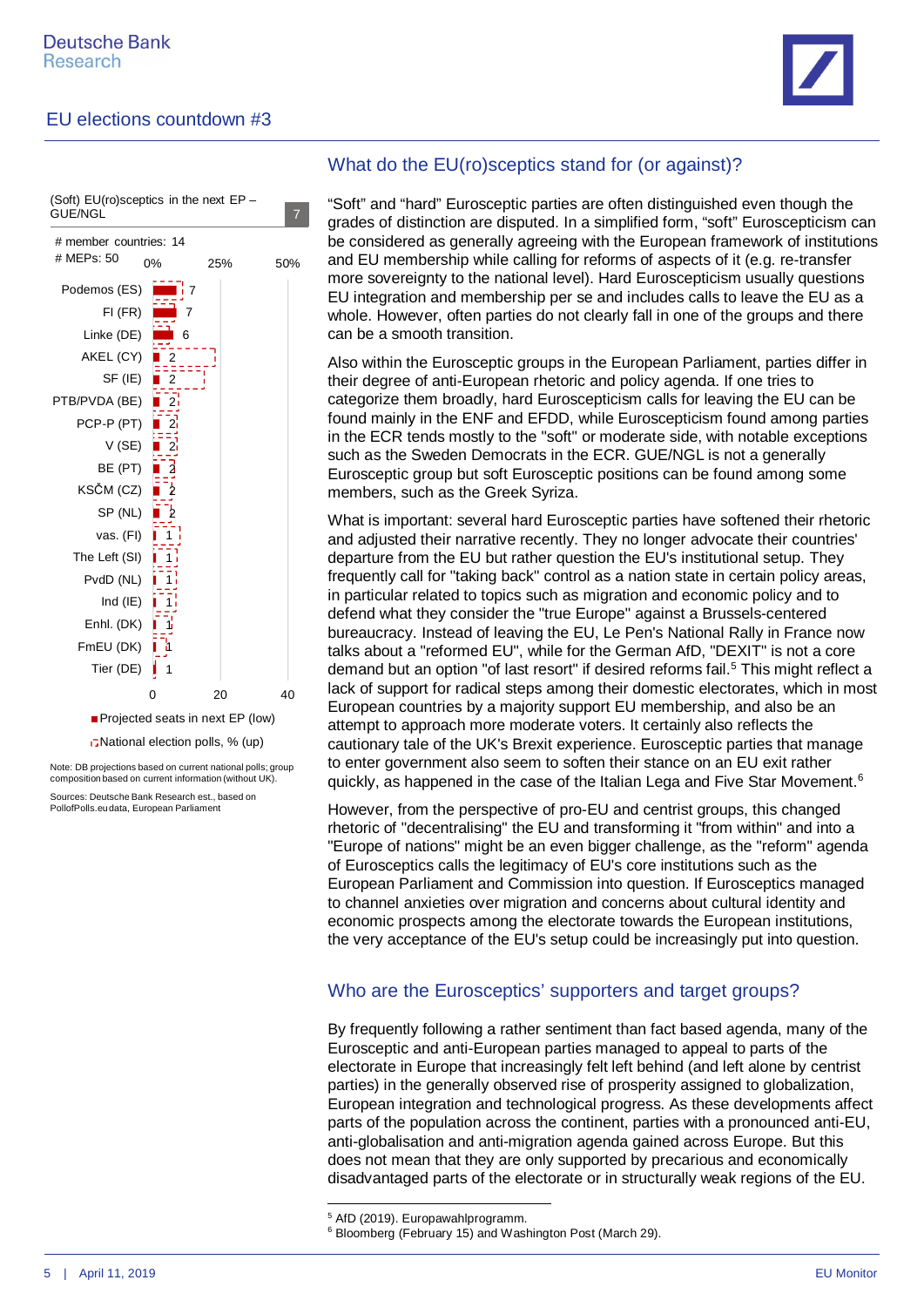



National election polls, % (up)

Note: DB projections based on current national polls; group composition based on current information (without UK). \*: new party not represented in the current EP \*\* M5S was previously a member of EFDD but has announced to form a new group after the May elections

Sources: Deutsche Bank Research est., based on PollofPolls.eu data, European Parliament

% of total votes (population-weighted EU average)



Left-wing **Right-wing** 

Note: TIMBRO electoral data and definitions for 'authoritarian populism', DB estimates for populationweighted EU average.

Sources: TIMBRO (2019), Eurostat, Deutsche Bank Research

A German research project on the rise of the far-right AfD finds, for example, that despite a measurable influence of socio-demographic factors such as unemployment, and average educational, one cannot derive a generalisation of a "typical AfD voter".[7](#page-5-0)

#### What are the underlying factors and issues driving the rise of anti-EU movements in Europe?

It is certainly not possible to identify a single driver that explains the rise of Eurosceptic or anti-European populism over the recent years. There are some structural trends that clearly need to be taken into account, including the impact of globalization, digitalization, less homogeneous societies, changing political engagement and lower levels of institutional trust – which is not limited to Europe but a commonly observed phenomenon in western societies.

Left-wing and right-wing Euroscepticsm might differ in how much they refer to economic and cultural factors, but to some extent this distinction has become too simplistic and rather outdated. Left-wing Eurosceptic parties certainly have a stronger focus on the detrimental impact of socioeconomic consequences of the globalisation such as rising inequality, while right-wing Eurosceptics will rather instrumentalise a cultural backlash among voters. But in the end, these factors are closely intertwined and often not easily disentangled. Economic insecurity might add to individual anxiety and thereby increase susceptibility to in-group / out-group thinking and the perception of economic threat through outside groups (immigrants, EU-institutions). For that reason, far-right and far-left parties often touch at the fringes and overlap in their target groups among the electorate.

Those rather global phenomena coincide with a European twist that can be seen in the way the euro crisis of 2011/12 and a few years later the refugee crisis are perceived to have been (mis)managed by EU governments and bodies, whether justified or not (see also [Focus Europe, Oct 2018\)](https://research.db.com/Research/Article?rid=02fea65c-2844-4800-b41a-ff37180462d1-604&kid=RP0001&documentType=R). Also, frictions in the decision-making process can harden the perception of inefficiency and feed frustration with EU politics that is often perceived to be out of touch with EU citizens.

## How strong are Eurosceptics set to become in the next EP?

In our baseline scenario (without UK participation in the May European Parliament elections), our poll-based projections suggest Eurosceptic parties at the right end of the political spectrum will increase their share of seats in the next EP to almost 26% from currently 23%. And this despite the fact that post-Brexit, the ECR will lose its currently largest member, the Tories and the EFDD and ENF UKIP, previously one of largest (now split) parties in the EP. Parties at the far-left of the political spectrum keep their share relatively unchanged at around 7%. So the total share of soft and hard Eurosceptic and antiestablishment parties could account for one quarter to one third of the seats in the next EP.

They will remain strong in countries, where they gained a substantial foothold already in previous EP elections, such as in France (Front National/National Rally), Austria (FPÖ), Hungary (Fidesz) and Poland (PiS), where they are even (part of) the government. But when it comes to the biggest gains of populist, nationalist anti-EU parties, two countries again stick out among their peers – Italy and Germany. In Italy, the anti-EU government coalition of Lega Nord and

Support for 'authoritarian populist' parties in the EU up since early 2000s 9

<span id="page-5-0"></span><sup>&</sup>lt;sup>7</sup> [Giebler, Heiko and Sven Regel \(2018\). Who Votes Right-Wing Populist? Friedrich Ebert Stiftung.](https://library.fes.de/pdf-files/wiso/14560.pdf)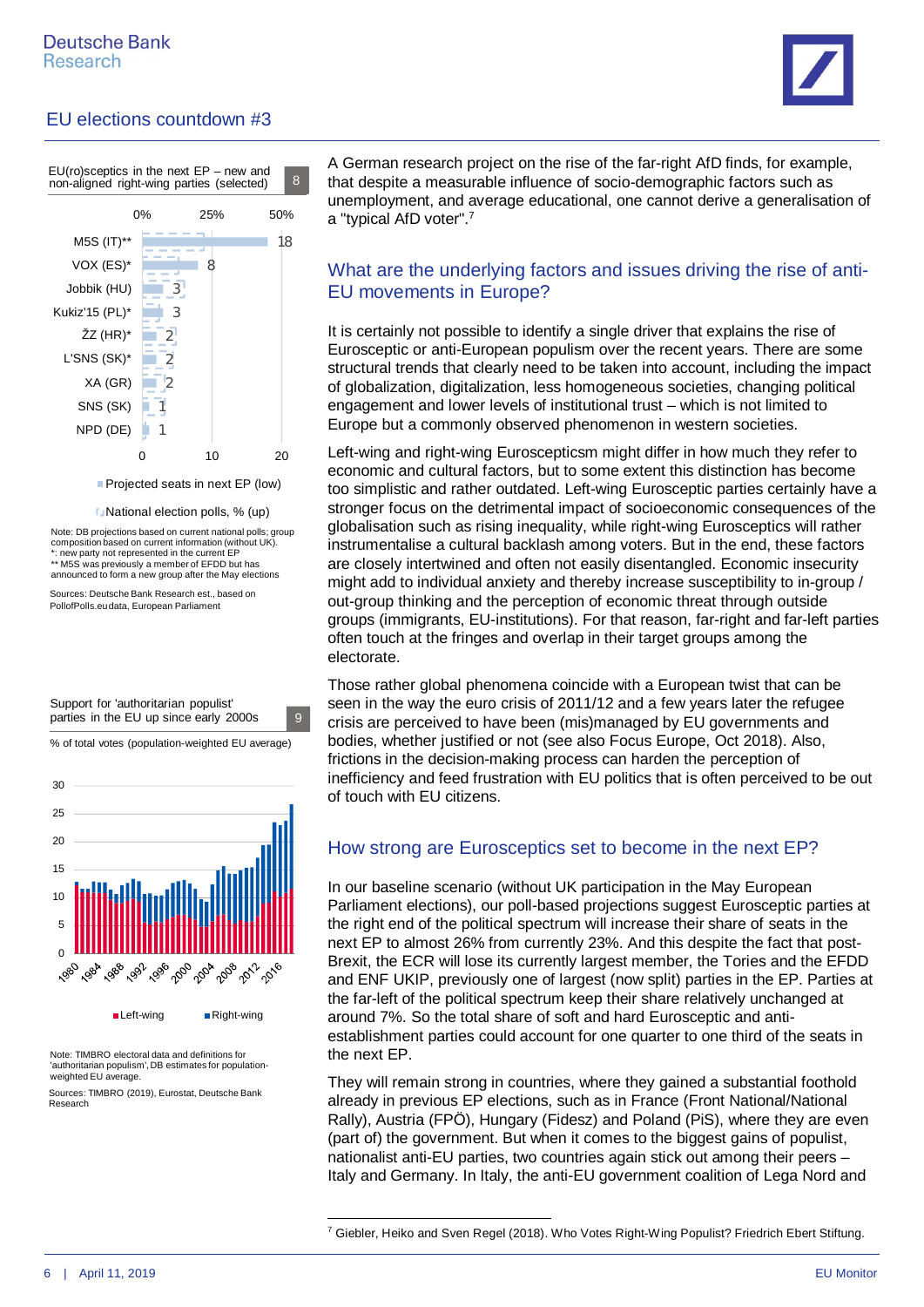

Three main drivers of anti-EU sentiment

10

- § Fallout of the 2008/9 financial crisis. Bailout packages for member states and banks have been attacked as a moral dictate over fiscal prudence on one side and as obligation to pay for the selfinflicted failures of euro partners on the other side of the Union.
- § 2015/16 refugee crisis. The experience of the migration crisis has put the coherence of the EU regarding border control and crisis management into question. Frontline countries such as Italy and Greece which experience a steady inflow of refugees feel abandoned by the current asylum system while members in particular in Central and Eastern Europe refuse quotas and redistribution of refugees within the EU.
- § National sovereignty and role of the EU. Balance of power between the EU and its member states, i.e. the question of how much should be decided in Brussels and how much on the national level.

Source: Deutsche Bank Research

0% 5% 10% 15% 20% 25% 30% Current EP Projections next EP Current EP Projections next EP GUE/NGL ECR NI/New left EFDD **ENF** Fidesz (EPP) ■NI/New right\* Left-wing and right-wing (soft) Eurosceptics in the next EP 11 Left-wing Right-wing

Note: DB projections based on current national polls; group composition based on current information (without UK). *\* including the Italian M5S*

Sources: Deutsche Bank Research est., based on PollofPolls.eudata, European Parliament

M5S might win 46 seats or 60% of Italy's total seats. In Germany, the far-right anti-migration AfD could gain at least 10 seats compared to currently 7.

#### How will Eurosceptic groups and seat allocation look like in the next EP?

This question is not so easy to be answered. Most right-wing and far-left Eurosceptic and anti-establishment parties are currently members of ECR, EFDD and ENF. But to establish a group in the EP a minimum of 25 MEPs from one quarter of EU countries (i.e. currently 7) is required. As can be seen in Chart 6, EFDD is expected to fail both criteria. Its previously largest member UKIP is now split and has partly defected to the ENF. But unless Brexit is postponed (or revoked) it will drop out of the EP anyway. The French "Debout la France", so far a member of the EFDD, declared its intention to join the ECR after the May elections.

The Italian Five Star Movement already announced that it considers to form a new group in the EP, together with Poland's far-right Kukiz'15, Croatia's Živi zid and two other smaller parties from Greece and Finland. But they would require at least two more members from other EU countries to form a group of their own and according to current polls, not all of them might enter the EP.<sup>[8](#page-6-0)</sup> Whether M5S efforts to reach out to French 'yellow vests' might win them potential allies in the next EP remains to be seen. Several 'yellow vest' groups plan to run with their own lists, which according to one poll could obtain 13% of the French votes.<sup>[9](#page-6-1)</sup>

ECR, which is expected to gain new members such as the Dutch "Forum for Democracy" and French DLF, will remain the largest group in terms of represented EU countries but not in terms of MEPs. Here, ENF, which includes the French National Rally and the Italian Lega is set to become the largest Eurosceptic bloc at 8.7% and fourth largest group of the EP. If the EFDD will be dissolved, its two remaining members, the German AfD and Lithuanian TT could either join ECR, ENF, become non-affiliated or join a newly founded coalition e.g. with Five Star Movement. Also the future alignment of the far-right Spanish VOX, which is expected to enter the next EP as a newcomer as well as some so far non-aligned parties such as the Hungarian Jobbik are not settled yet.<sup>[10](#page-6-2)</sup> Also Hungary's Fidesz, which is expected to send 12 representatives to the next EP and whose membership in the EPP was temporarily suspended recently, has been wooed by the ECR already to join its ranks.<sup>[11](#page-6-3)</sup>

If all right-wing Eurosceptic and anti-EU parties would form one group (including currently non-aligned and new parties as well as Hungary's Fidesz) they could even become the largest group in the EP with almost 26% of seats, ahead of the conservative EPP. However, such a group seems rather unlikely, as it would cover a broad ideological range from mild Eurosceptics and national conservatives towards outright anti-European parties and radical right-wing extremists.

At the far left, the anti-establishment and partly (soft) Eurosceptic United Left/Nordic Greens (GUE/NGL) keep their share of seats relatively constant at around 7%, while the share of non-aligned anti-establishment and socialist/communist parties is marginal at below 0.5% of seats.

- <span id="page-6-1"></span>9 [Euractiv \(February 05\).](https://www.euractiv.com/section/eu-elections-2019/news/increasing-number-of-yellow-vest-lists-for-european-elections/)
- <span id="page-6-2"></span><sup>10</sup> [Euobserver \(April 3\).](https://euobserver.com/opinion/144553)
- <span id="page-6-3"></span><sup>11</sup> Financial Times (March 4).

<span id="page-6-0"></span><sup>8</sup> [Euractiv \(February 18\).](https://www.euractiv.com/section/eu-elections-2019/opinion/the-five-star-movements-attempt-to-create-a-european-parliament-group/)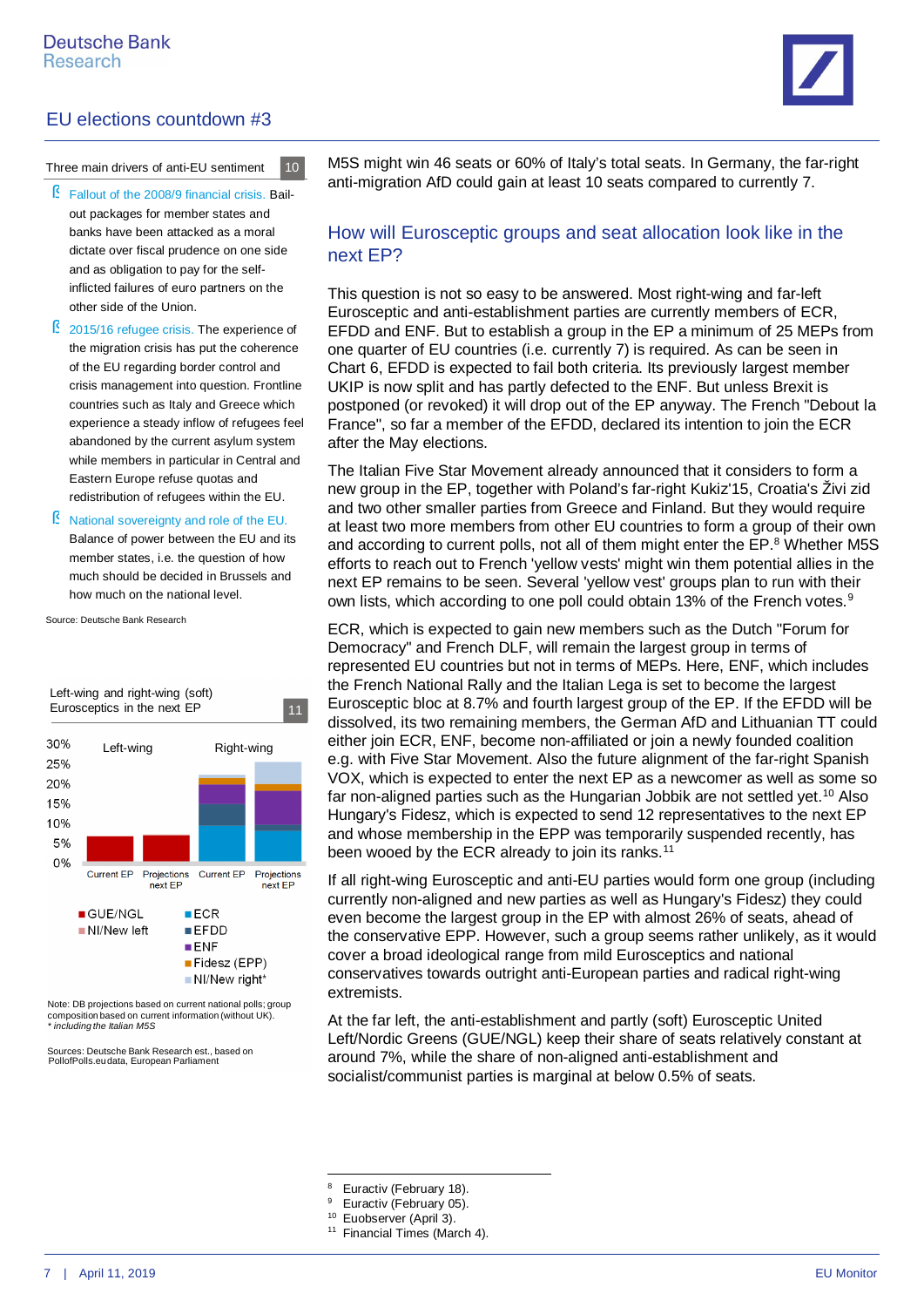Two most important issues facing the EU, % Immigration and terrorism by far most important topics on European voters' minds 12

|             | 1st most frequently | 2nd most frequently     |
|-------------|---------------------|-------------------------|
| <b>EU28</b> | Immigration (40)    | Terrorism (20)          |
| AUT         | Immigration (38)    | EU public finances (28) |
| BEL         | Immigration (42)    | Climate change (26)     |
| BGR         | Immigration (51)    | Terrorism (33)          |
| CYP         | Immigration (52)    | Terrorism (26)          |
| <b>CZE</b>  | Immigration (58)    | Terrorism (42)          |
| <b>DEU</b>  | Immigration (45)    | EU public finances (30) |
| <b>DNK</b>  | Immigration (48)    | Climate change (31)     |
| ESP         | Immigration (38)    | Economy (25)            |
| EST         | Immigration (65)    | Terrorism (25)          |
| FIN         | Immigration (38)    | Climate change (36)     |
| FRA         | Immigration (33)    | Terrorism (22)          |
| GRC         | Immigration (44)    | Economy (27)            |
| HRV         | Immigration (48)    | Terrorism (32)          |
| hun         | Immigration (54)    | Terrorism (29)          |
| IRL         | Immigration (32)    | Terrorism (27)          |
| ΠA          | Immigration (41)    | Unemployment (34)       |
| LTU         | Immigration 42)     | Terrorism (35)          |
| LUX         | Immigration (41)    | EU public finances (20) |
| LVA         | Immigration 47)     | Terrorism (26)          |
| <b>MLT</b>  | Immigration (61)    | Terrorism (27)          |
| NLD         | Immigration (49)    | EU public finances (34) |
| pol         | Immigration (43)    | Terrorism (30)          |
| PRT         | Terrorism (35)      | Immigration (30)        |
| ROM         | Immigration (25)    | Terrorism (24)          |
| SVK         | Immigration (48)    | Terrorism (23)          |
| svn         | Immigration (58)    | Terrorism (24)          |
| SWE         | Climate change (46) | Immigration (38)        |
| <b>GBR</b>  | Immigration (31)    | Economics (24)          |

Note: Important topics in descending order: immigration, terrorism, EU public finances, economy, climate change, unemployment, EU's global influence, cost of living, environment, crime, pensions, energy, and taxes.

Sources: Eurobarometer Nov 2018, Deutsche Bank Research

## What about Brexit?

We already discussed the impact of Brexit on the European elections extensively in our [EU elections countdown #1.](https://www.dbresearch.com/PROD/RPS_EN-PROD/PROD0000000000487617/EU_elections_countdown_%231%3A_Brexit_delay_and_the_ne.pdf) If the UK leaves the EU as originally planned until May 22, i.e. one day before the elections start, no British MEPs will sit in the next EP. If the UK asks for a longer extension of Article 50 and thus is required to participate in the elections, this would have a measurable but limited impact on the seat distribution. Our updated projections confirm our previous results that the Eurosceptic camp would gain around 2 to 3 pp compared to our baseline projections. UKIP, which joined the EFDD in 2014 is now fragmented between the ENF, EFDD and non-attached members while its previous leader Nigel Farage has joined the newly founded "Brexit Party". While the UK's participation in the EP elections would not shift the balance in the next EP substantially, it could nevertheless have an impact on group formation.

## Do Eurosceptics in the EP have a joint agenda?

Earlier last year the idea of a pan-European joint movement of the fragmented nationalistic, EU-sceptic camp received broad attention. Party leaders across the anti-EU spectrum expressed their desire for a more united faction within the parliament. Italy's deputy PM Matteo Salvini (Lega) called for a "League of the Leagues of Europe, bringing together all the free and sovereign movements that want to defend their people and their borders".<sup>[12](#page-7-0)</sup> He also invited far-right parties from across the EU to a meeting on April 8 in Milan in order to build an alliance ahead of the May elections. Only a few of them actually participated, however.<sup>[13](#page-7-1)</sup>

A united anti-EU alliance is certainly what former advisor to US President Trump, Steve Bannon, had in mind when he recently co-founded "The Movement" to rally all Eurosceptic and nationalist forces under one banner. But so far, the reception of Bannon's efforts among EU-sceptic party leaders has been rather lukewarm.[14](#page-7-2)

We have doubts whether anti-EU and nationalistic groups in the EP will be able to overcome their previous discrepancies and build a significantly more united bloc. This is partly due to differences in the political orientation and ideology between parties but also is partly owed to the personalities and claims for leadership in large anti-European and Eurosceptic parties. Italy's Lega-M5S government coalition itself is a good example for how difficult agreeing and implementing a joint agenda can be for right-wing and left-wing populist parties.

But also for structural reasons, a stronger unification of Eurosceptic parties might be a challenge, making the formation of one large group or alliance in the next EP rather unlikely. Despite ideological overlaps, e.g. on migration and external border, there are substantial (regional) divides regarding the preferred policy response, for example regarding the redistribution of refugees in the Union. Some of them, such as French National Rally, Italian Lega, German AfD and Austrian FPÖ are considered close to Russia while particularly the Polish PiS has strong reservations towards the Eastern neighbour.<sup>[15](#page-7-3)</sup>

However, while unity and consensus among EU critics is necessary for constructive policymaking, it is not so much for giving other groups in the EP a hard time. Even without a joint agenda, these groups could make coalition building (as on the national level) much more complex.<sup>[16](#page-7-4)</sup>

<span id="page-7-0"></span><sup>12</sup> [Guardian \(July 1, 2018\).](https://www.theguardian.com/world/2018/jul/01/italian-minister-aims-to-unite-european-nationalist-parties)

<span id="page-7-1"></span><sup>&</sup>lt;sup>13</sup> [Guardian \(April 8\).](https://www.theguardian.com/world/2019/apr/08/matteo-salvini-launches-campaign-to-forge-far-right-alliance)

<span id="page-7-2"></span><sup>&</sup>lt;sup>14</sup> [Politico \(March 6\).](https://www.politico.eu/article/steve-bannon-european-parliament-the-movement-stuttering-european-adventure/)

<span id="page-7-3"></span><sup>15</sup> [Reuters \(January 9\), euobserver \(February 25\).](https://www.reuters.com/article/us-eu-poland-italy-salvini/italys-salvini-visits-poland-to-discuss-eurosceptic-alliance-for-eu-elections-idUSKCN1P304V)

<span id="page-7-4"></span><sup>&</sup>lt;sup>16</sup> See also [Dennison, Susi and Pawel Zerka \(2019\). The 2019 Election: How Anti-Europeans Plan to](https://www.ecfr.eu/page/-/EUROPEAN_PARLIAMENT_FLASH_SCORECARD_.pdf) Wreck Europe and what can be done to stop it.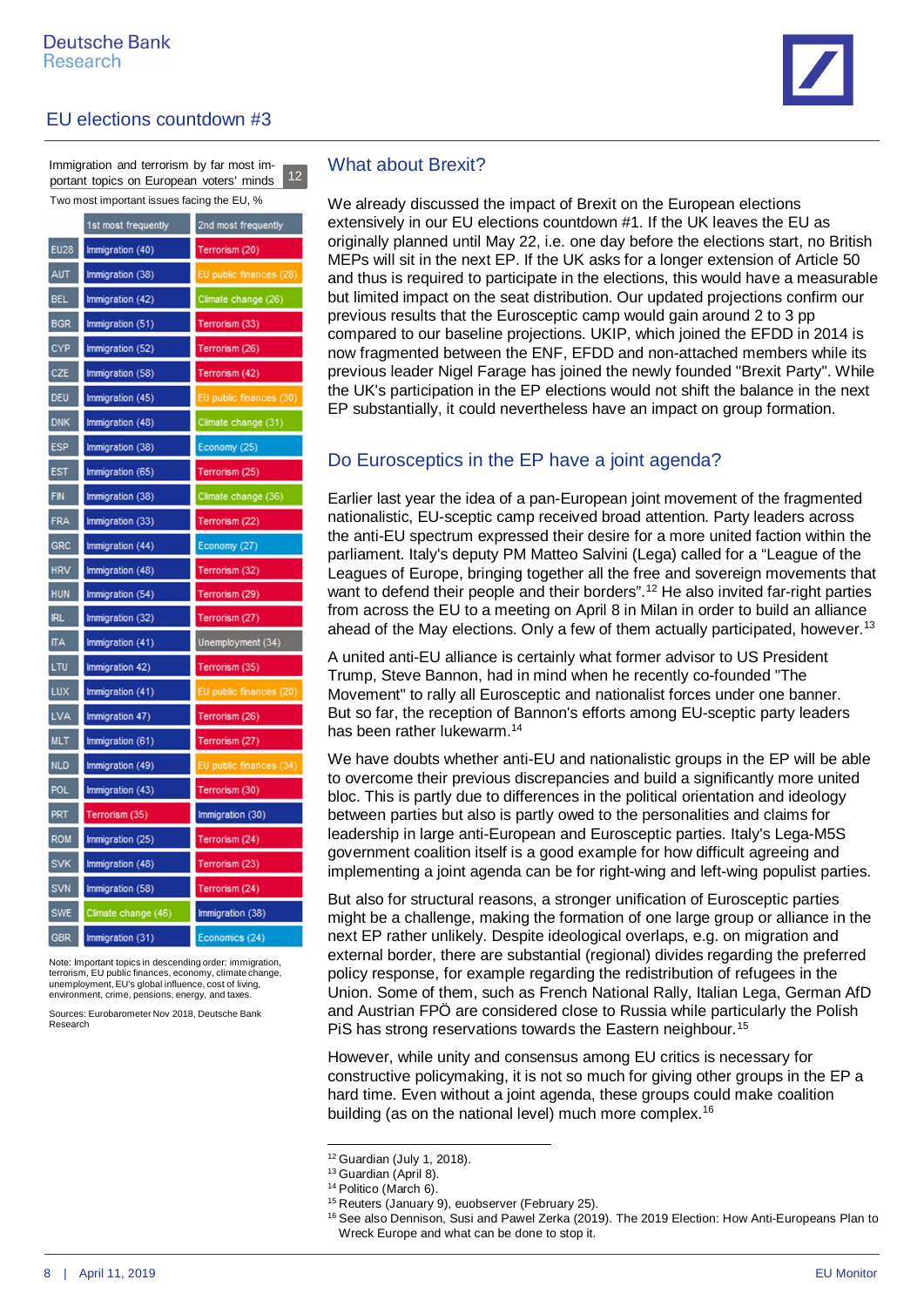

Immigrant population by far lowest in Eastern Europe 13

Population by country of birth, % (2018)



Sources: Eurostat, Deutsche Bank Research

#### What are the political and economic consequences of anti-EU populism?

We do not expect a tectonic shift of majorities in the next EP that will lead to a dramatically changed agenda. However, increased fragmentation in the next parliament will make important decisions more complicated. This can affect a broad range of institutional and economic topics, including the election of the new Commission President, the EU's next multiyear budget, trade agreements with third countries and the post-Brexit relationship with the UK. Also the style of the political dialogue and rhetoric can be expected to become more populist. This can make the pursuit of politics with long-term benefits (which might not show their positive impact immediately) more difficult.

Increased influence of anti-European populist parties both in the next EP as well as in the European Council and domestic politics contributes to a heightened level of political uncertainty, which affects both the EU's internal affairs as well as its standing in a rapidly changing and increasingly competitive global order. High levels of uncertainty can have substantial economic costs. It is likely to pose impediments to investment as companies might postpone decisions or reduce investment budgets. This is best illustrated for the United Kingdom ahead of its historical exit from the EU.

Beyond companies, political uncertainty can also emphasize a more myopic orientation of governments' economic policy and public investment. Here, Italy in its standoff with the European Commission about the country's fiscal policy and debt policy and reforms is an obvious example. Also, uncertainty can impact on consumers who tend to withhold consumption.

Economic conditions are very heterogeneous in the EU and not all countries where anti-European populism thrives are struggling with high unemployment and sluggish growth. At the same time, anti-European or Eurosceptic governments do not necessarily conduct harmful economic policies, at least in the short-term, as can be shown in Poland or Hungary. But in countries, where populists win influence or gain power due to economic imbalances, their ambition to please voters with short-sighted fiscal easing might worsen the conditions in the medium term. Domestic mismanagement can add to the conditions under which populists thrive and add to a feeling of European decline, which might further fuel appetite for national solutions.

On economic policies, populists often do not fit with the traditional left/right spectrum. While there is sometimes a distinction between left and right wing populists, economic policies are just not their defining feature. Populists emphasize a different cleavage ("the people" vs. "the elites"). To that effect economic policies are secondary and a means rather than an end. As such, they need to be popular rather than coherent. This allows for a considerable range (and changes) of positions on typical economic policy topics such as redistribution and taxation or protectionism and trade. Similarly, the general economic policy approach can combine interventionism with blends of laissezfaire.

Arguably, populist economic policy is tilted towards the short term (and in turn tends to overlook or downplay mid- to longer-term risks e.g. from rising deficits, inflation), with greater emphasis on macro than micro topics such as structural reforms. Key risks of populist economic policies are protectionism, debt and a weakening of (economic) institutions.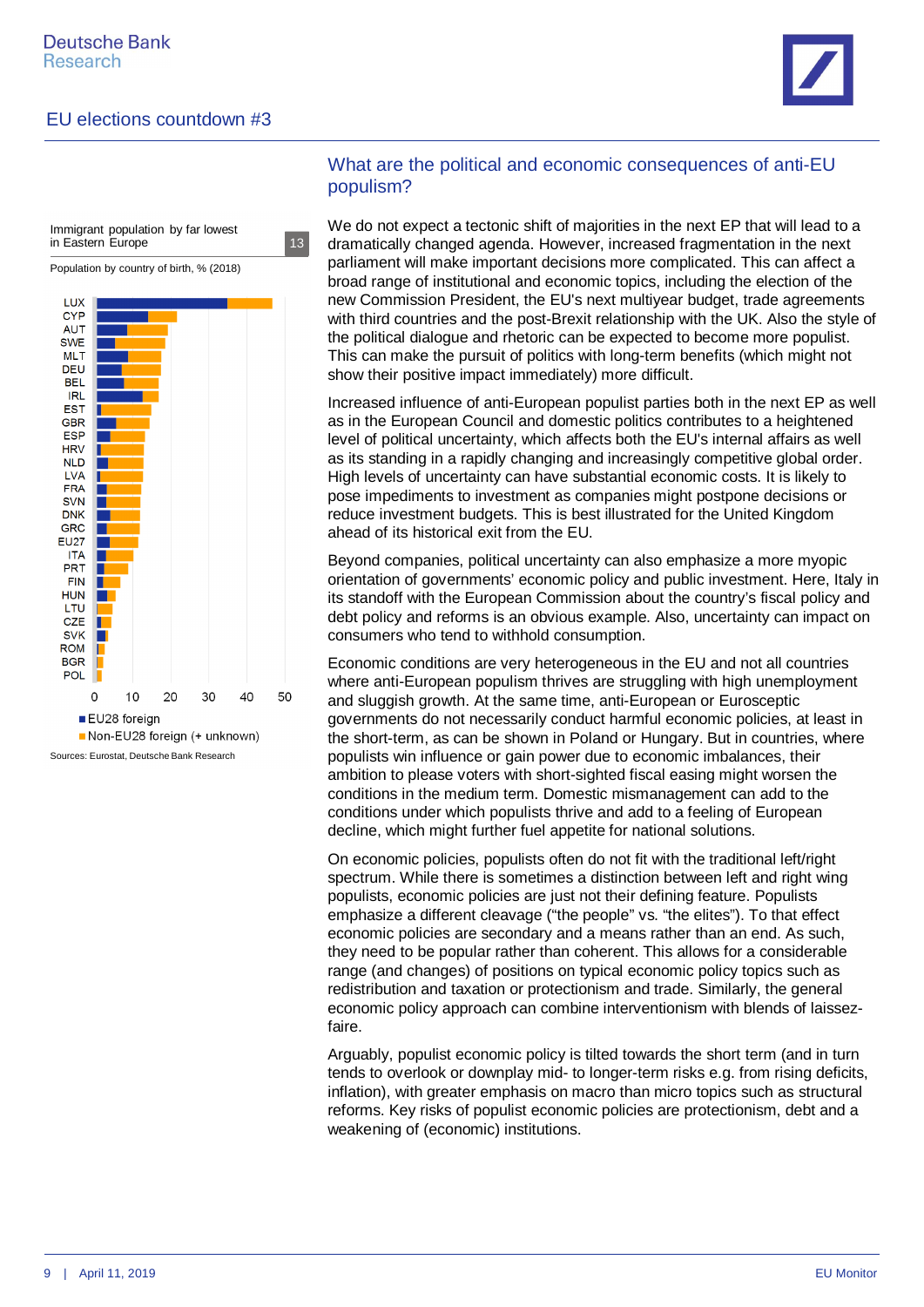

39.5  $32.8$ 32.6 23.0 20.4 20.1 18.1 17.0 16.5 16.1 15.6 15.4 14.0 13.4 13.1 12.2 11.8 11.5 11.5 11.4 11.4 11.0 9<sub>7</sub> 9.1 8.8 8.2 6.6 6.0 6.0 0 10 20 30 40 GRC ITA ESP **HRV** C.Y<sub>P</sub> FRA PRT FIN SWE ROM **EU27** BEL SVK IRL LVA MI<sub>T</sub> LUX POL GBR **HUN** LTU BGR SVN EST DNK AUT NLD DEU **CZE** Unemployment, % of active population under 25Y Severe youth unemployment in southern Europe 14

Note: Seasonally adjusted data, not calendar adjusted data; Dec 2018 (for UK Nov, for ROM Sep)

Sources: Eurostat, Deutsche Bank Research

#### What is pro-European parties' response to the challenge?

Their response is often either of two options:

- They attack them as populist demagogues and enemies of European values and achievements. French President Macron and his call for a "pro-European alliance" and "European renewal" is a primary example.
- Alternatively, centrist parties might adapt or copy (part of) the Eurosceptics' agenda and rhetoric, hoping to steal their thunder. A (successful) example for this approach could be seen in Austrian Prime Minister Kurz's centreright government coalition but also Germany's move towards a more restrictive migration policy.

Both approaches might qualify as (short-term) remedies but can easily backfire as well.

- For Eurosceptics, presenting themselves to their electorate as struggling with an external opponent, in this case the "oppressive" EU institutions/establishment and their representatives, is core business. Accepting this mock fight by attacking them openly can strengthen Eurosceptics' support at home even further.
- Trying to win back voters by adapting a populist anti-migrant and anti-European agenda might also have the desired effect at least in the shortterm. But it can also help to bring previously frowned upon positions and views from the political fringes to the center of society and promote an increasingly emotional rather than fact-based political debate.

#### What then can pro-European parties and leaders do to win back disappointed and disengaged voters?

There is no easy and universally applicable answer to that one. Pro-European parties and leaders can be assumed to be fully aware of the challenge but as described above, finding the right response is another pair of shoes.<sup>[17](#page-9-0)</sup>

- Generally, trust in the EU's democratic, institutional and legal framework requires that the EU meets its citizens' needs of security, prosperity and participation. This is reflected in the Commission's call for a "Europe that delivers". However, simultaneously living up to the expectations of more than 500 million EU citizens from diverse geographical, cultural and economic backgrounds is an enormous task. It also requires an open and continuous discussion about European public goods.
- Identifying the underlying reasons for the rise of Eurosceptics both on the EU and national level is also essential. Emotional and simplified rhetoric as well as unfounded claims might be used to manipulate voters; but they would not appeal to a broader electorate if it wasn't for some underlying societal imbalances and vulnerabilities. Increased anxieties about Europeans' individual and collective future, often related to rapid economic, cultural and technological changes over the last years, need to be met with sincerity. Where they are unfounded or exaggerated, it should be possible to communicate this accordingly. Where they are justified, voters will demand appropriate policy options.
- (Intergenerational) inequalities of opportunity and rising inequalities of income and wealth can be a breeding ground for populists and Eurosceptics; however, approaching these issues with short-sighted and

<span id="page-9-0"></span><sup>&</sup>lt;sup>17</sup> See also [Dennison, Susi and Pawel Zerka \(2019\). The 2019 Election: How Anti-Europeans Plan to](https://www.ecfr.eu/page/-/EUROPEAN_PARLIAMENT_FLASH_SCORECARD_.pdf) Wreck Europe and what can be done to stop it.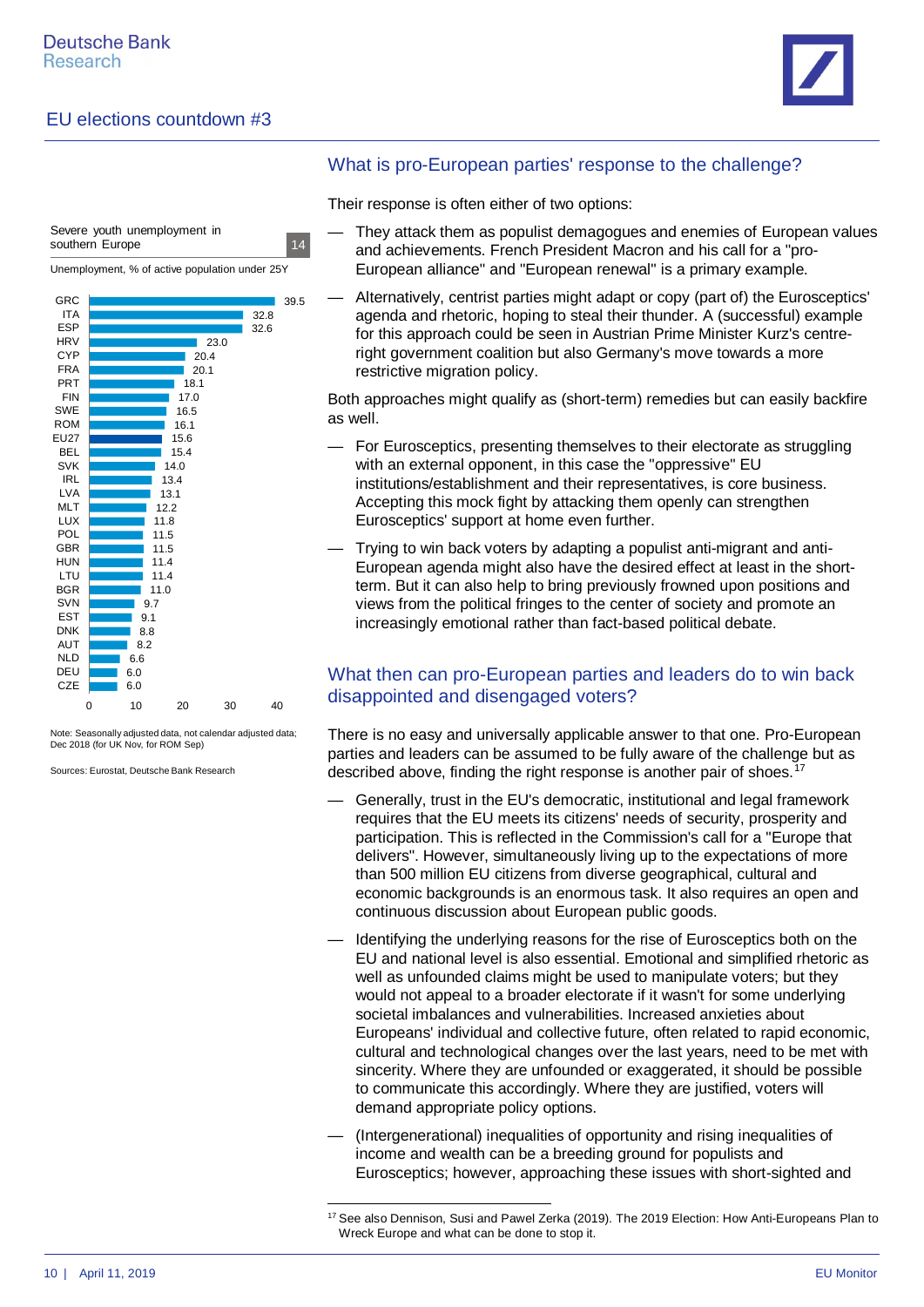

unsustainable fiscal easing might backfire in the medium term. In the end, the EU's heterogeneity might require more tailor-made country-specific responses.

- Criticism of European institutions and leadership is not automatically anti-European. But often enough, generalized accusations of economic and political "elitism", corruption and client politics do not have a strong factual basis. Still, in order to disprove these claims where they are unfounded and to prevent future misconduct where they might be, highest standards of transparency and integrity among European political representatives become increasingly important.
- The impact of technology and social media on the political debate and impact on voters is not yet properly understood. While the line between information and manipulation in politics has never been clear cut, targeted disinformation and psychological profiling used to systematically influence voters' behaviour is a dangerous game changer for democratic societies. Addressing this issue, whether in the context of the European Parliament or national elections requires a joint European effort as well as firm awareness of related censorship risks.
- European institutions and representatives are often used as a scapegoat by national politicians not only from the Eurosceptic but also from the generally pro-European and centrist camp in order to distract from their own failures, to consolidate power or to push forward their own domestic agenda. While this might be tempting, the potential political costs and backlash of such tactics are becoming increasingly visible.
- The EU has made substantial efforts to communicate the merits of EU membership and the historical achievements of European integration to European citizens. In comparison, pro-European communication by national leaders and representatives often lacks behind.
- The view that "more Europe" is not by definition the best approach to all European issues is not reserved for Eurosceptics. Also pro-European centrist parties and governments are becoming increasingly cautious regarding further integration and centralization of policy fields in the EU, where it is not clearly favoured by a majority of their voters.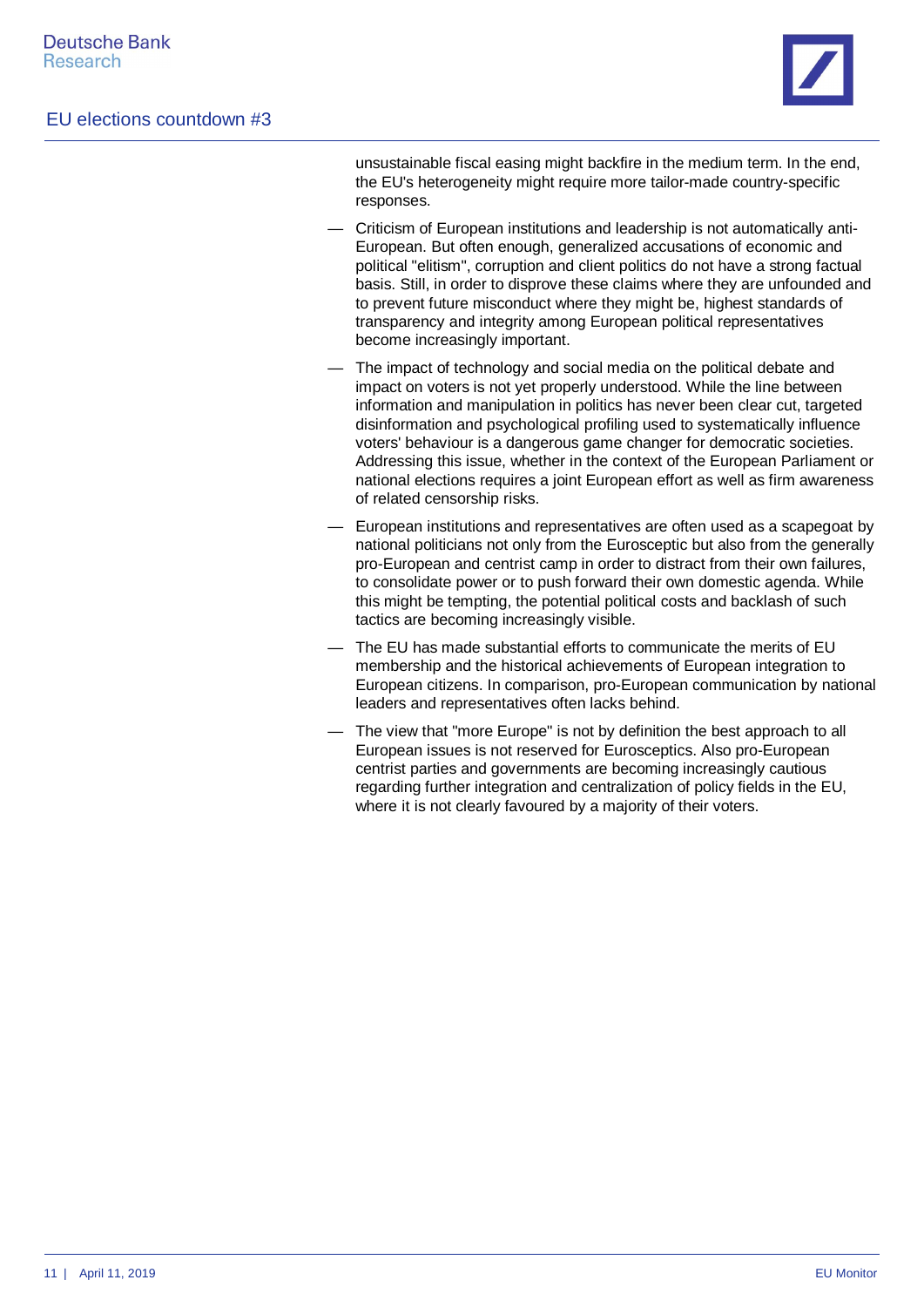

#### Selected EU(ro)sceptic parties

#### +/- share of seats compared to current EP, pp

| Country            | Party (current<br>EP faction)                       | Projected EP seats<br>(national polls) | Core political positions on: EU(ro), national sovereignty,<br>migration                                                                                                    |
|--------------------|-----------------------------------------------------|----------------------------------------|----------------------------------------------------------------------------------------------------------------------------------------------------------------------------|
| Austria            | FPÖ - Freiheitliche Partei<br>Österreichs (ENF)     | 5 of 19 (23%)*                         | "Reform" of EU and euro; more sovereignty for nation<br>state; pro referenda; restrictive immigration/asylum policy                                                        |
| France             | RN - National Rally/Front<br>National (ENF)         | 19 of 79 (21%)                         | Previous calls for "Frexit" vote replaced by agenda to<br>"reform Europe"; leave euro; leave Schengen; cut EU<br>contributions: decrease immigration: leave NATO           |
| Germany            | AfD - Alternative for<br>Germany (EFDD)             | 10 of 96 (12%)                         | Decentralisation of EU, (leave EU as option of "last<br>resort"); less interference of EU; restrictions on<br>immigration; more citizens' participation (e.g. referenda)   |
| Greece             | Syriza - Coalition of the<br>Radical Left (GUE/NGL) | 7 of 21 (25%)*                         | Moderate euroscepticism; harsh confrontation with<br>EC/ECB/IMF about austerity packages in the past                                                                       |
| Hungary            | Fidesz - Hungarian Civic<br>Alliance (EPP)          | 12 of 21 (50%)*                        | Promotes "illiberal democracy"; critical of EU-setup, more<br>national sovereignty; Art. 7 procedure triggered over<br>democracy and rule of law; anti-immigration         |
| Italy              | M5S - Five Star Movement<br>(EFDD)                  | 18 of 76 (22%)*                        | More flexibility in Maastricht fiscal framework, renegotiate<br>structure of EU budget; questioning Schengen; stop<br>arrival of refugees                                  |
| Italy              | Lega (ENF)                                          | 28 of 76 (33%)*                        | Overhaul of EU Treaties in favour of more national<br>sovereignty; more flexibility in fiscal framework; restric-<br>tive immigration policy; leave Schengen; (leave euro) |
| <b>Netherlands</b> | PVV - Party for Freedom<br>(ENF)                    | 2 of 29 (8%)                           | Leave euro/EU; more national sovereignty; pro<br>referenda; reduce/stop immigration - especially from<br>Muslim countries                                                  |
| Poland             | PiS - Law and Justice (ECR)                         | 23 of 52 (41%)*                        | Anti-federalist, questions status of EU, more national<br>sovereignty; Art. 7 procedure triggered over rule of law;<br>against European quotas for refugees                |
| Spain              | VOX (new)                                           | 13 of 59 (13%)                         | Centralistic/anti-separatist (Basque, Catalan);<br>anti-immigration; return nat. sovereignty from EU; call for<br>Spanish sovereignty over Gibraltar                       |
| Sweden             | SD - Sweden Democrats<br>(ECR)                      | 3 of 21 (16%)                          | Previous calls for "Swexit" and referendum on EU<br>membership, recently softer approach of "reforming" EU<br>from within; renegotiate Schengen; anti-immigration          |

Note: European Parliament elections poll where available otherwise national elections. \* Participating in national government

Sources: European Parliament, PollofPolls.eu, party/government programs, speeches, articles, news reports, Deutsche Bank Research

The author would like to thank Fabian Wassmann for his valuable contribution to this research.

Kevin Körner (+49 69 910-31718, kevin.koerner@db.com)